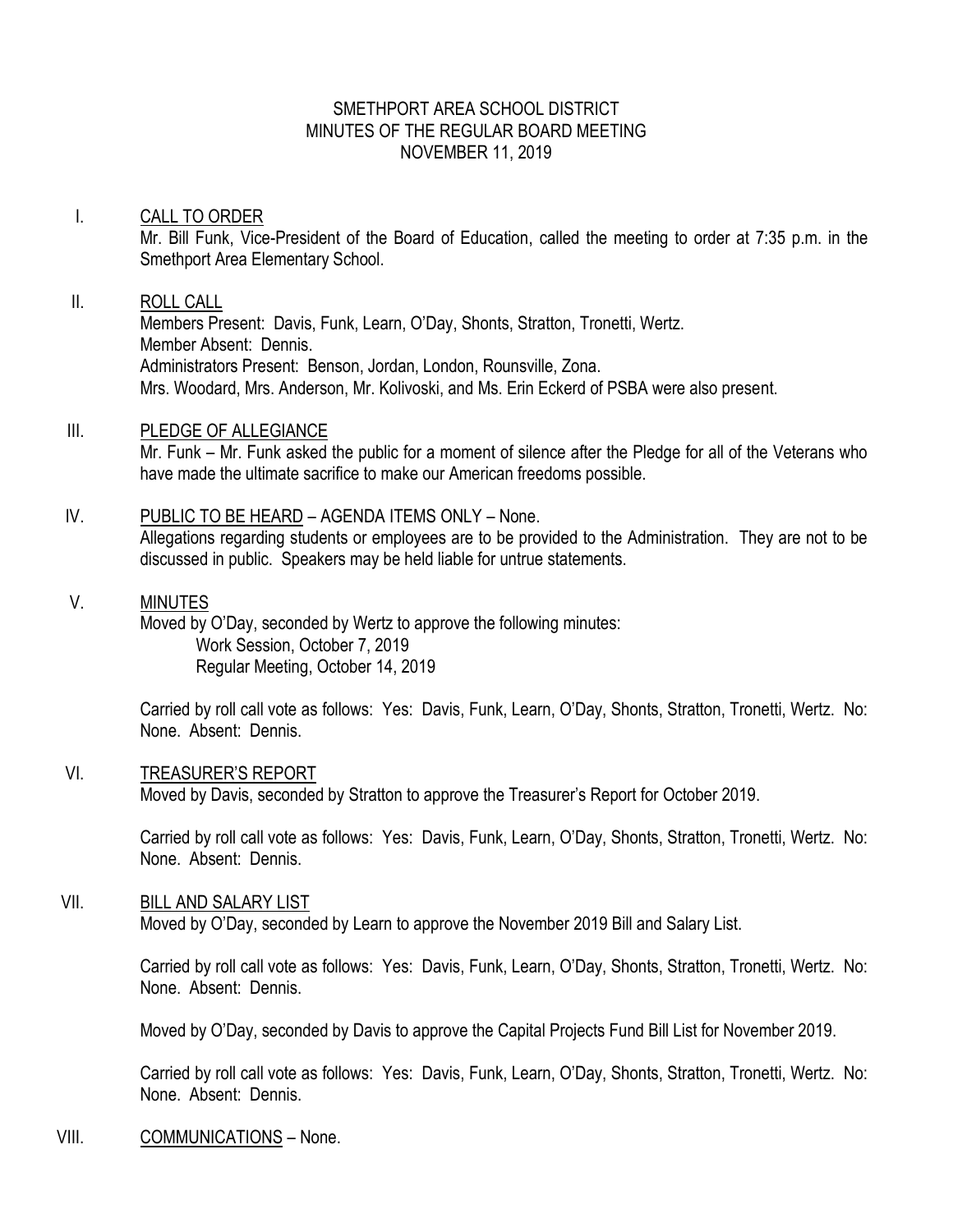# IX. SUPERINTENDENT'S REPORT

# **Mr. David E. London**, Superintendent

- School Board Member Recognition (Erin Eckerd, PSBA) Ms. Eckerd recognized 4 Board Members for their years of service to the Board. They included Mr. Dennis, Mr. Funk, Mrs. O'Day, and Dr. Tronetti. She also thanked Mr. Dennis and Mr. Funk (24 years and 10 years, respectively) for their dedication to the Board over the years.
- One-to-One Program Mr. London did a presentation along with Mr. Benson on the One-To-One Chromebook Program that will be instituted at the High School in January.
- New website Mr. London showed the Board the new website that is now up and running.
- He also wished everyone a Happy Veteran's Day and recognized those Board members who have served or have had a close family member serve in the Armed Services.
- Mr. London and Mr. Benson introduced the Jr. High and Sr. High students of the month, Faith Miller and Jordan Pavlock and their parents and congratulated them both. He also recognized Ethan Nannen who did an Eagle Scout project to repair several Veteran headstones and add some landscaping around them. A rededication ceremony was held in Rosehill Cemetery, and the Band and Choir performed.
- Mr. London briefly talked about the numbers for the Elementary and High School for the School Performance Profile which came in better than the prior year. More information will be provided to the Board on this subject at a later date once the analysis of the numbers is complete.

# X. OLD BUSINESS – None.

- XI. NEW BUSINESS (Any new hires under New Business are hired subject to the restriction that the hire will not be finalized unless all of the ACT 168 requirements relative to provisional employment have been met. He/She shall not be permitted to work with or have direct contact with children until all of the mandates of ACT 168 of 2014 have been compiled and the results are determined to be satisfactory to the District).
	- 1. Moved by O'Day, seconded by Stratton to approve an Elementary Discard List as presented.

Carried by roll call vote as follows: Yes: Davis, Funk, Learn, O'Day, Shonts, Stratton, Tronetti, Wertz. No: None. Absent: Dennis.

2. Moved by Shonts, seconded by Learn to approve the following field trips for the 2019-20 school year: Pre-K – Evergreen Park, Kane, PA.....................................................May 15, 2020 Kindergarten – Old Red School House Nature Center................. Shinglehouse, PA Kindergarten – Larson's Farm........................................................... Smethport, PA 1 st Grade – Erie Zoo, Erie, PA.............................................................May 21, 2020 2 nd Grade – Sprague's & SBU, Portville & Allegany, NY....................March 3, 2020 3 rd Grade – St. Bonaventure Challenger Center, Allegany, NY...........May 22, 2020 4 th Grade – Buffalo Zoo...........................................................................Buffalo, NY 5 th Grade – Maid of the Mist, Niagara Falls, NY..................................May 26, 2020 6<sup>th</sup> Grade – Corning Glass Museum, Corning, NY ..................... November 25, 2019 9<sup>th</sup> Grade – Career Exploration @ JCC, Olean, NY .................... December 6, 2019

Carried by roll call vote as follows: Yes: Davis, Funk, Learn, O'Day, Shonts, Stratton, Tronetti, Wertz. No: None. Absent: Dennis.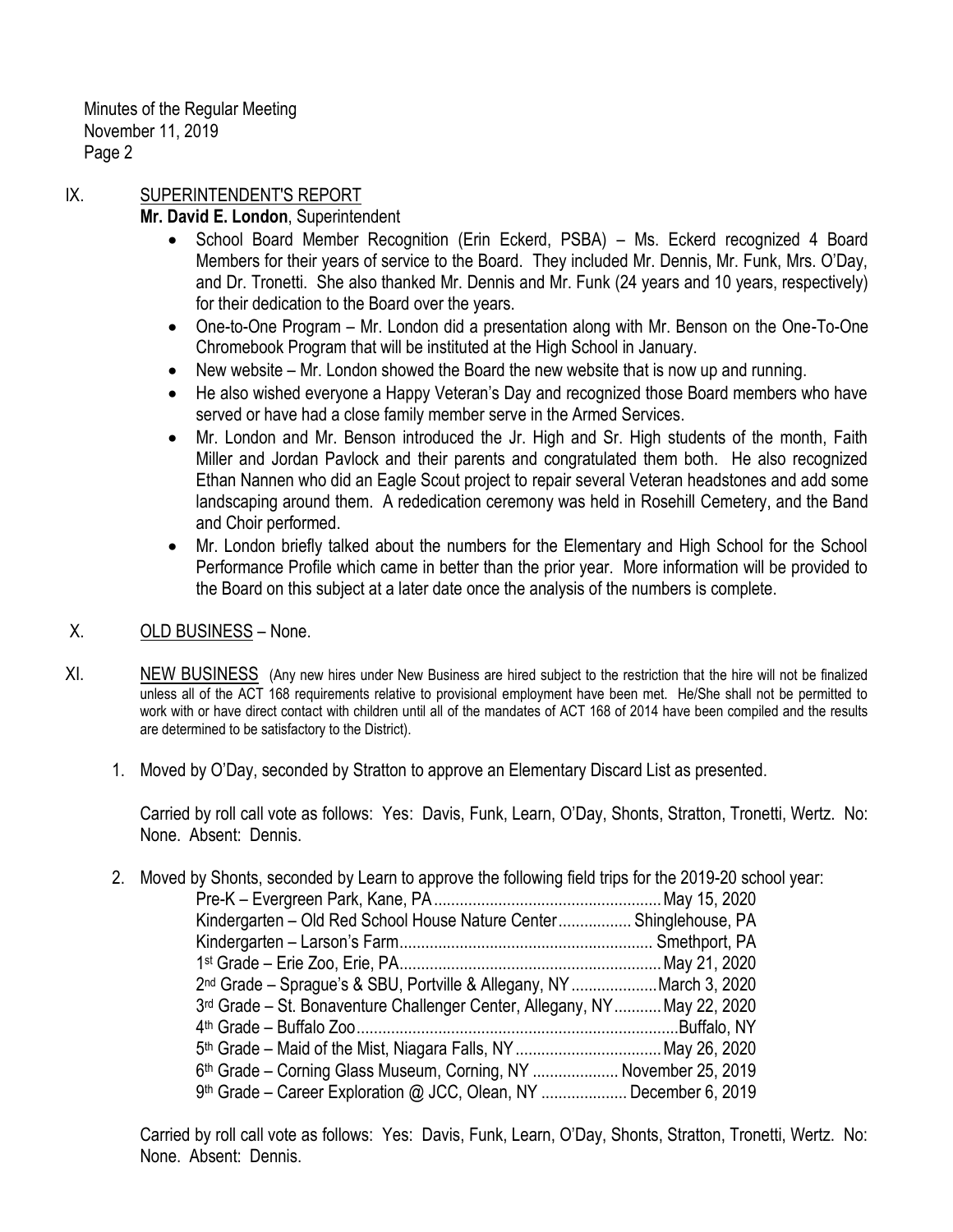> 3. Moved by Davis, seconded by O'Day to approve the following addition(s) to the Substitute Teacher list for the 2019-20 school year (pending proper paperwork): Brianna Scott, Smethport, Emergency Certification

Carried by roll call vote as follows: Yes: Davis, Funk, Learn, O'Day, Shonts, Stratton, Tronetti, Wertz. No: None. Absent: Dennis.

4. Moved by Wertz, seconded by Stratton to approve the following addition(s) to the Support Staff Substitute list for the 2019-20 school year (pending proper paperwork):

Bethany Frame, Smethport, Teacher's Aide / Clerical Katie Watson, Smethport, Teacher's Aide / Clerical & Cafeteria

Carried by roll call vote as follows: Yes: Davis, Funk, Learn, O'Day, Shonts, Stratton, Tronetti, Wertz. No: None. Absent: Dennis.

5. Moved by Wertz, seconded by Stratton to approve the following Coaching Supplemental positions for the 2019-20 school year:

Carried by roll call vote as follows: Yes: Davis, Funk, Learn, O'Day, Shonts, Stratton, Tronetti, Wertz. No: None. Absent: Dennis.

6. Moved by Wertz, seconded by Shonts to approve a Medical Leave of Absence request from Rick Woodring from December 16, 2019 to approximately February 23, 2020.

Carried by roll call vote as follows: Yes: Davis, Funk, Learn, O'Day, Shonts, Stratton, Tronetti, Wertz. No: None. Absent: Dennis.

7. Moved by Shonts, seconded by Stratton to approve a Letter of Resignation from Suzanne Wallace, for retirement purposes, effective January 3, 2020.

Carried by roll call vote as follows: Yes: Davis, Funk, Learn, O'Day, Shonts, Stratton, Tronetti, Wertz. No: None. Absent: Dennis.

8. Moved by Davis, seconded by Funk to approve a Medical Leave of Absence request from Michelle Acker, for maternity purposes, from approximately April 16, 2020 to May 26, 2020. Sick days will be used first and then it will go into a FMLA Leave of Absence.

Carried by roll call vote as follows: Yes: Davis, Funk, Learn, O'Day, Shonts, Stratton, Tronetti, Wertz. No: None. Absent: Dennis.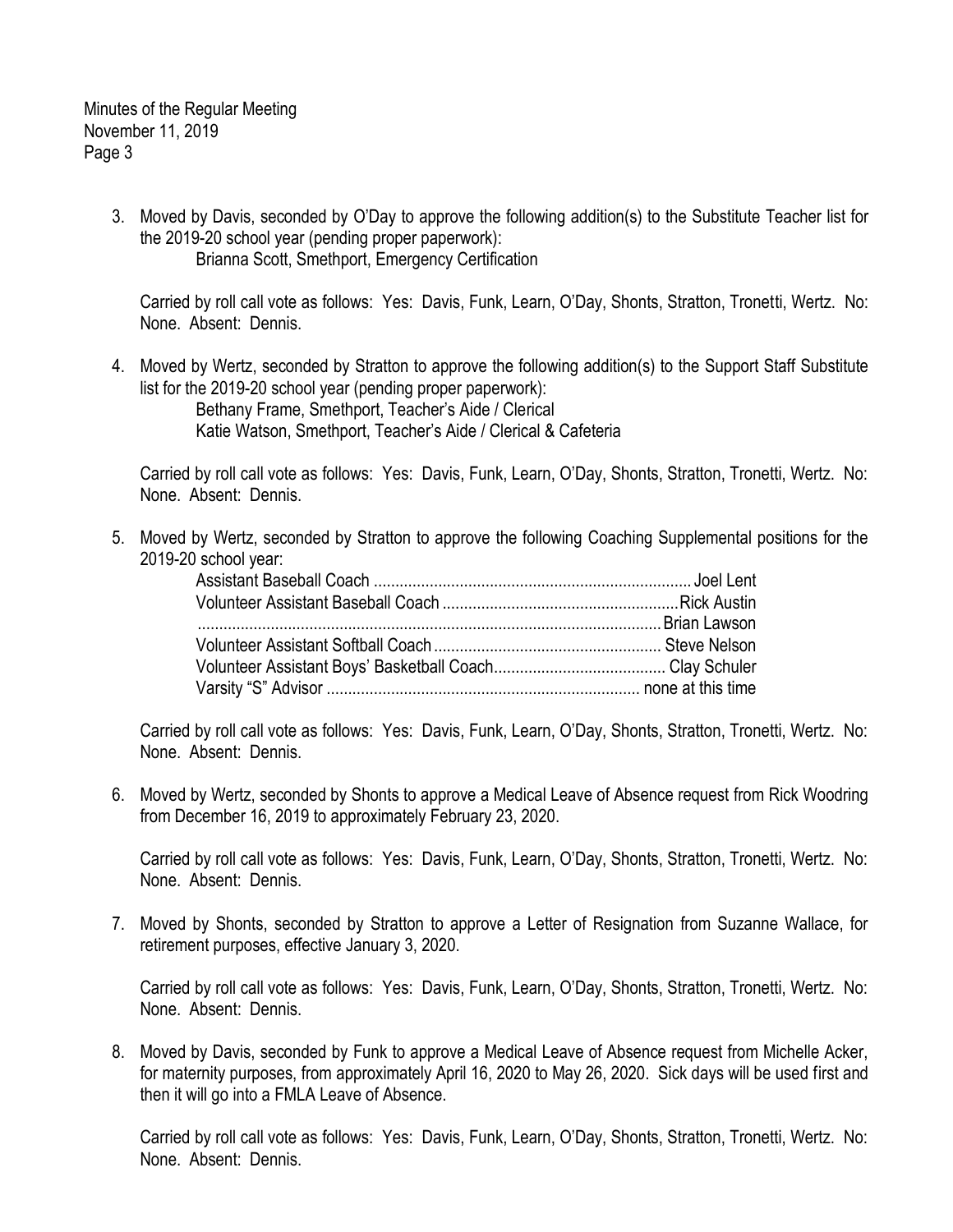> 9. Moved by O'Day, seconded by Wertz to approve an agreement to be a hosting site for Pitt-Bradford School Nursing Practicum.

Carried by roll call vote as follows: Yes: Davis, Funk, Learn, O'Day, Shonts, Stratton, Tronetti, Wertz. No: None. Absent: Dennis.

10. Moved by Davis, seconded by Wertz to approve Mr. London's Act 45 training and credit by attending the 2019 SAS Institute Building Strong Career Pathways at a cost of \$150 added to the conference costs.

Carried by roll call vote as follows: Yes: Davis, Funk, Learn, O'Day, Shonts, Stratton, Tronetti, Wertz. No: None. Absent: Dennis.

11. Moved by Learn, seconded by Shonts to approve a World Affairs field trip to Pittsburgh for two (2) high school students on November 12-13, 2019. Mr. Jack will be taking the two students, of which one is his son, on the field trip.

Carried by roll call vote as follows: Yes: Davis, Funk, Learn, O'Day, Shonts, Stratton, Tronetti, Wertz. No: None. Absent: Dennis.

### **COMMENDATIONS**:

- $\triangleright$  Congratulations to Connor Alfieri on qualifying for the PIAA Class AA State Championships. He placed 13<sup>th</sup> in the PA West Region Championship. Connor placed  $17<sup>th</sup>$  at the PIAA State Golf Championships two-day tournament. Great season!
- $\triangleright$  Congratulations to Heather Lawrence and Tucker Morgan for representing Smethport at the Flaming Foliage Festival on October 12<sup>th</sup>.
- $\triangleright$  Congratulations to the Jr. High Student of the Month Faith Miller and the High School Student of the Month – Jordan Pavlock.
- $\triangleright$  Congratulations to the Boys' Varsity Cross Country team for being named NTL Champions for the 5<sup>th</sup> year in a row. Congrats and Good Luck to Jordan Pavlock and Ethan Nannen who medaled at Districts which qualified them for the State Meet in Hershey on November 2nd . **UPDATE:** Out of 216 runners, Ethan finished 86<sup>th</sup> and Jordan finished 120<sup>th</sup>.

### **INFORMATION ITEM:**

 $\triangleright$  American Education Week is observed the first full week before Thanksgiving with that Wednesday being National ESP Day. National ESP Day honors and recognizes the contributions education support professionals make to public education. November 20, 2019, is *NATIONAL EDUCATION SUPPORT PROFESSIONALS DAY* ~ the day set aside to honor all the "other people" that provide invaluable services to our schools: bus drivers, cafeteria workers, classroom aides, paraeducators, secretaries, security services, and technical services.